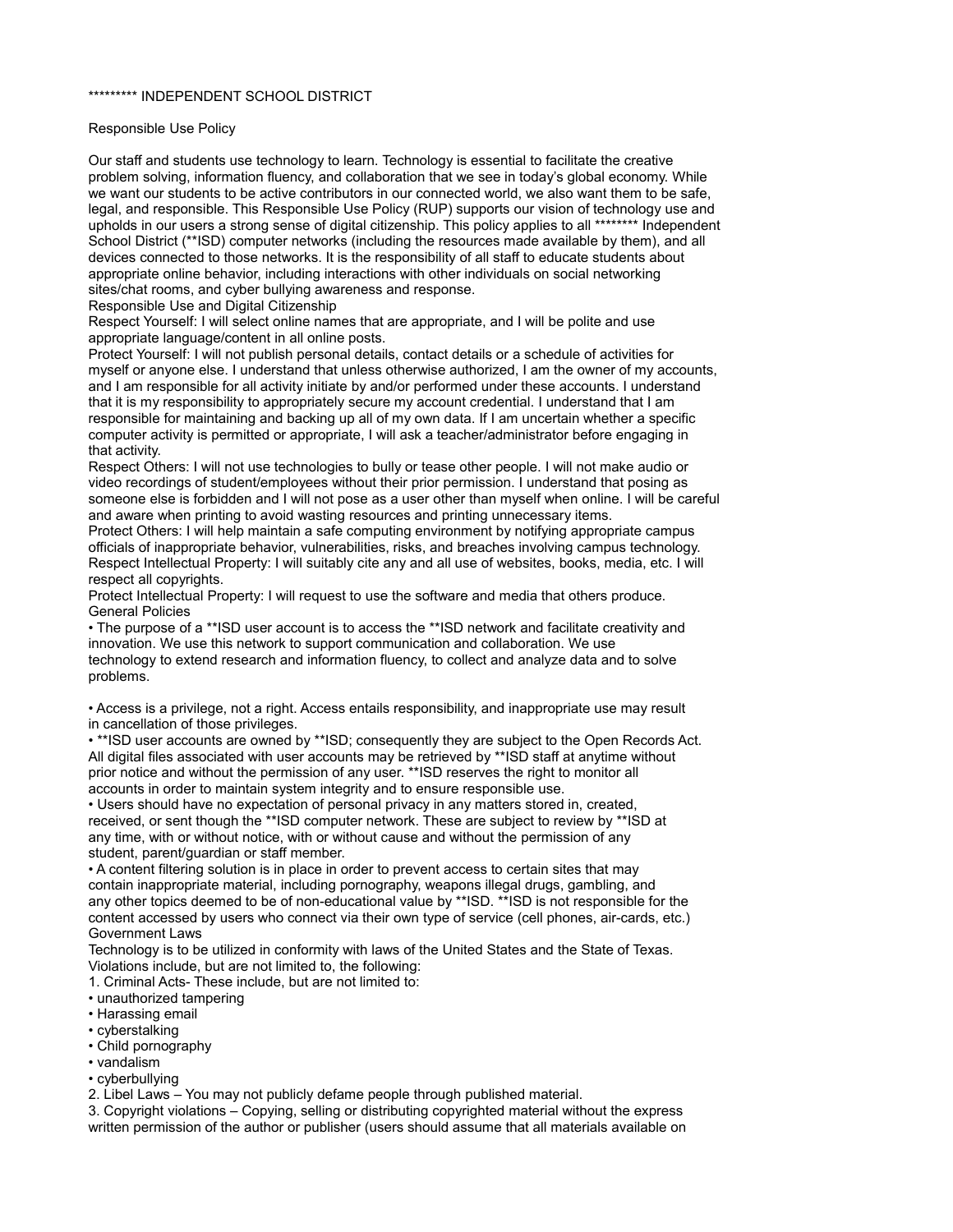the Internet are protected by copyright), and/or engaging in plagiarism. **Bring Your Own Technology (BYOT)** 

For purposes of BYOT, "Technology" means privately owned wireless and/or portable electronic handheld equipment that includes, but is not limited to, existing and emerging mobile communication systems and smart technologies, portable internet devices, Personal Digital Assistants (PDAs), handheld entertainment systems or portable information technology systems that can be used for word processing, wireless internet access, image capture/recording, sound recording and information transmitting/receiving/storing, etc.

\*\*ISD is now allowing staff and students, on campuses where it is allowed, the option to Bring Your Own Technology (BYOT). Staff may use a personal device in place of (or along with) their district assigned

devices if they choose. Students may use a personal device in class for instructional use with teacher permission. I understand that if my device is damaged or stolen while on \*\*ISD property I will not hold \*\*ISD liable for the replacement or repair of my device. I understand that any data and/or SMS/MMS (texting) charges will not be reimbursed by \*\*ISD.

Only the internet gateway provided by the school may be accessed while on campus. Personal internet connective devices including, but not limited to, cell phones/cell network adapters are not permitted to be used to access outside internet sources at any time.

I understand that for my device to be compatible with \*\*ISD BYOT initiative some software may need to be installed on the device. I understand that \*\*ISD may provide accessories that can be installed and used with my personal device. These accessories will remain district property and will be maintained according to the currently established procedures in \*\*ISD. At such time as I choose to leave \*\*ISD, any of \*\*ISD owned accessories will be returned **prior to my last day, and I will be responsible for removing** any licensed \*\*ISD software from my device(s). I understand that I will only have access to the guest wireless service that \*\*ISD has provided. I understand that I will not have access to the wired network. I understand that my Internet will still be filtered by the \*\*ISD content filter when I am connected to the guest wireless service. I also understand that District administrators will deem what conduct is inappropriate use if such conduct is not specified in this agreement.

Responsibility to keep the personal device secure rests with the individual owner. \*\*ISD is not liable for any device stolen or damaged on campus. \*\*ISD can NOT replace or provide financial restitution for any stolen or damaged personal technological device. If any technological device is stolen or damaged, the issue will be handled through the administrative office similar to other personal artifacts that are impacted in similar situations. It is recommended that skins (decals) and other custom touches are used to physically identify your personal technology from others. Additionally, protective cases for technological devices are encouraged.

Students and parent/guardians participating in BYOT must adhere to the Student Code of Conduct, as well as all Board policies, particularly the Responsible Use Policy. Additionally, technology:

• Must be in silent mode while on school campuses and while riding school buses.

• May not be used to cheat on assignments or tests or for non-instructional purposes (such as making personal phone calls and text/instant messaging).

• May not be used to record, transmit, or post photographic images or video of a person, or persons on campus during school activities and/or hours for non-instructional purposes.

• May only be used to access files, applications or internet sites which are relevant to the classroom curriculum. Non-instructional games are not permitted.

Students and Staff acknowledge that:

• The district's network filters will be applied to one's connection to the internet and attempts will not be made to bypass them.

• Bringing on premises or infecting the network with a virus, Trojan, or program designed to damage, alter, destroy, or provide access to unauthorized data or information is in violation of the RUP.

• Processing or accessing information on school property related to "hacking", altering, or bypassing network security policies is in violation of the RUP.

• The district has the right to collect and examine any device that is suspected of causing problems or is the source of an attack or virus infection.

• Printing from personal technology will not be possible at school.

• Personal technology must be charged prior to bringing it to school and must run off its own battery while at school.

• The district is NOT responsible for stolen or damaged personal technological devices.

• The district is NOT responsible for the maintenance or repair of any personal technology.

• The district is NOT responsible for any costs incurred due to use of personal technology. Third Party Accounts

In accordance with our district mission, goals and our vision for technology our students may require accounts in third party systems. Many of these accounts will be used at school or school related projects but may also be accessed outside of school with their parents' permission. The use of these